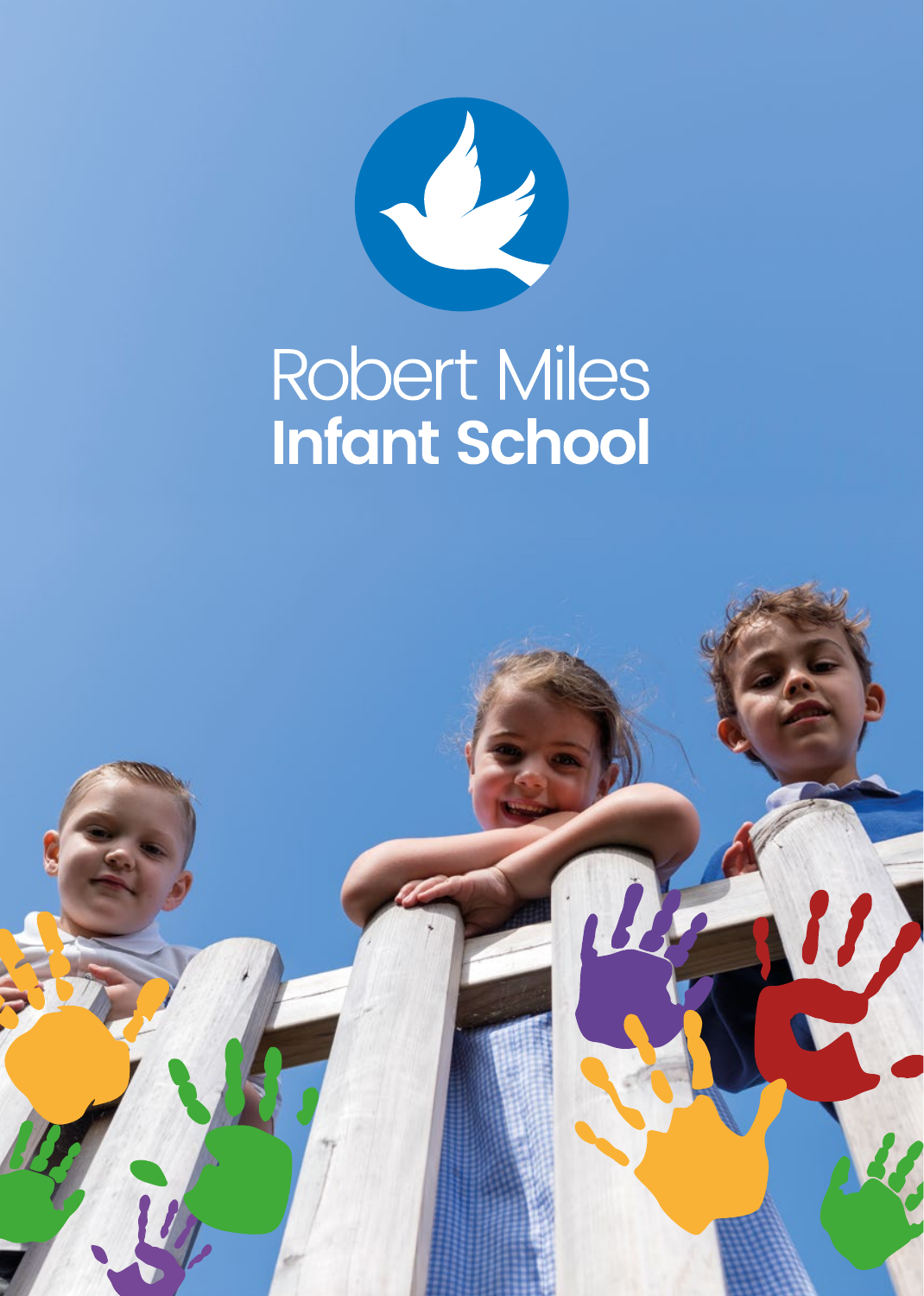### **Welcome**

Welcome to Robert Miles Infant School, a vibrant and successful school located in the market town of Bingham. We are a two-form entry school accommodating up to 180 pupils from Reception until Year 2.

At Robert Miles Infants we provide a caring environment where all our children feel safe and secure and are eager to learn. Our school has a vibrant and positive atmosphere where we encourage the children to follow our Motto of 'Work hard be kind'. Pupils thrive through inspiring learning opportunities and we challenge everyone within our school to achieve their best, working closely with our families to enable our pupils to succeed.

We hope that you enjoy browsing through this prospectus. If you would like to know more about how we work at Robert Miles Infants, please make an appointment to come and visit us.

Robert Miles Infants strives to be a warm and happy place where work and play go hand in hand. We offer children opportunities and challenges to achieve their true potential, both academically and socially. We offer an inspiring, creative learning environment that develops the whole child to create a life-long love of learning.

The school has a dedicated, outstanding and talented staff team, who develop and support pupils to achieve their full potential, setting excellent foundations to achieve throughout the whole of their education.

We are lucky enough to have amazing school grounds that are hidden away behind the school. We recognise the importance of outdoor We are committed to ensuring everyone within our school feels valued, supported and equal, while working together to reach our full potential by:

learning and our facilities allow us to offer stimulating, exciting, first-hand experiences, such as a wildlife area and a sensory garden, as well as having a dedicated Forest School teacher who works with every class.

Sonja Adams Head Teacher



- Developing positive attitudes to learning;
- Instilling a love of reading and developing fluent, confident readers;
- Providing an ambitious curriculum with progressive knowledge and skills.

Our goal is for every child to leave our school happy and successful, with memories they will cherish and skills that are the foundation of their future learning.



### **Vision**& **Values**



#### **Work hard, be kind Robert Miles Infant School**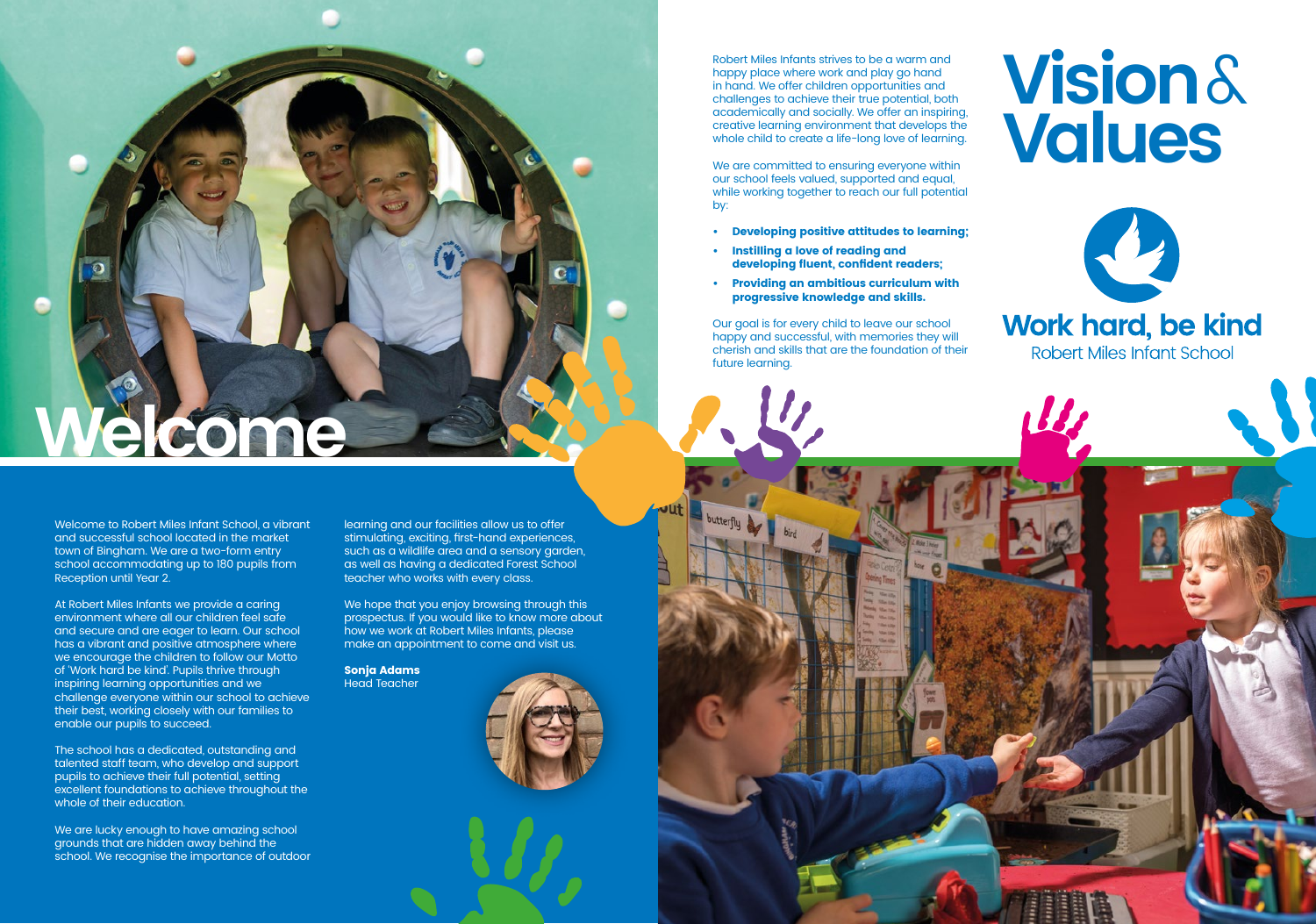## **Curriculum**

At Robert Miles Infant School, we recognise we are privileged to be involved right at the start of your children's learning journey. We are passionate about promoting and instilling a curiosity and love for learning through an inspiring and challenging curriculum preparing children to become lifelong learners.

Our curriculum aims to be creative and flexible, responding to the children's interests and the world around them to ensure that learning is meaningful and relevant, whilst ensuring there is coverage and **progression** of knowledge and skills.

Our school provides a **safe**, **secure** environment where we actively teach and promote attitudes to learning such as resilience and willingness to learn.

Our spiritual, moral, social and cultural education ensures we help children to explore their feelings and beliefs and to respect and celebrate diversity, appreciating the uniqueness and successes of all and the motto of 'Work hard, be kind' can be felt in everything we do.



We realise the importance of every minute of every day that the children spend with us, and fill it with rich, first-hand experiences that seek to challenge, engage and stimulate the children, providing the highest possible standards of education to raise aspirations. We know that children need a mixture of **knowledge** and skills to be independent in their learning and achieve this through different styles of learning, offering opportunities to be *imaginative*, explore the environment and ask questions to shape their learning.

Our playground opens in the morning at 8:35am. Our day starts at 8:45am.

As well as discrete lessons in areas such as maths, phonics and spelling we offer **cross** curricular opportunities where children can apply the basic skills.

We use our lunch time to provide an opportunity to develop the social side of eating a meal together.

This service can be used regularly or occasionally. To register for a place, please apply to **rmc@rmischool.co.uk** 

#### **School Day**

If you arrive after 8:45am you will need to take your child to the school reception.

Our playground opens again at the end of the day at 3:05pm. School finishes at 3:15pm.

If you need to speak to your child's class teacher, please arrange with them to meet after school.

#### **Classes**

Classes at Robert Miles are named after trees:

**Maple and Willow: Reception Beech and Cedar: Year 1 Oak and Sycamore: Year 2** 



#### **Lunch**

Our on-site cook prepares a choice of hot meals; including vegetarian options, baked potatoes and pasta. We cater for all allergies.

#### **Wraparound Care**

We offer a breakfast club from 7:30am and after school provision until 6:00pm. We also offer a walking bus service to and from Robert Miles Junior School. We have a dedicated team of school staff alongside specialist providers who deliver sports coaching and Forest School activities.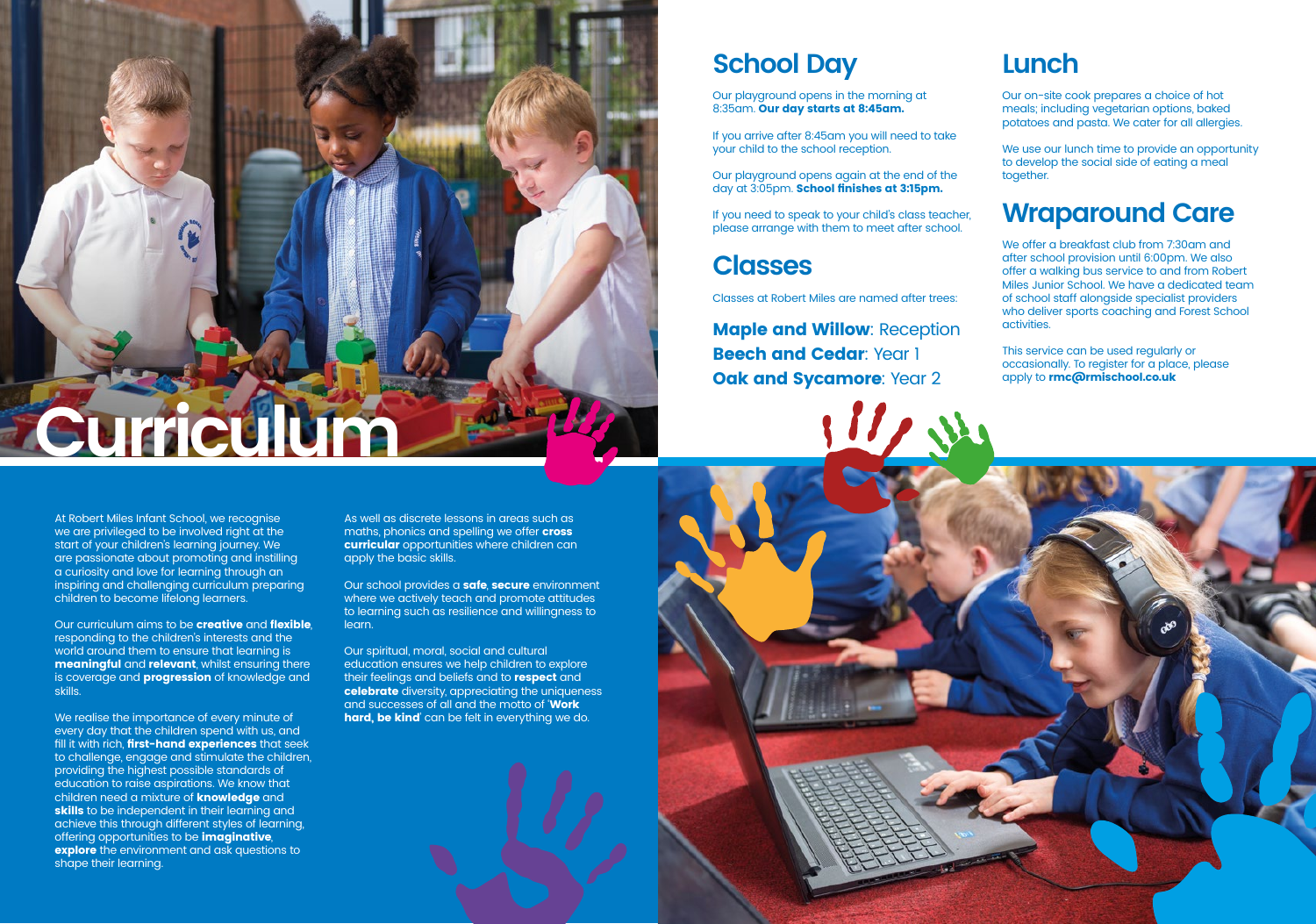

#### **Admissions**

Robert Miles Infant School is a non-selective, mixed, non-denominational primary school. Applications must be made on the Nottinghamshire County Council Common Application Form.

You can find details of how to apply on the council's primary admissions web page:

http://www.nottinghamshire.gov.uk/ education/school-admissions

#### **Attendance**

The Department for Education determine that less than 95% attendance could have an impact on a child's educational development.

If your child is off school then please let the office know.

#### **Social Media**

Website, Instagram and Tapestry

Our Instagram name is **rmischool** and we regularly upload whole school pictures of celebrations or events. We also use Tapestry in all year groups as another way to communicate with you. This may be whole class messages or updates on learning experiences, or may be an individual post about your child, to share their learning with you.



Information is regularly updated through various sources. The website (**www.rmischool.co.uk**) is used to share information about our school and the curriculum. Each class has their own page which is updated every half term to provide information about topics and key learning for that term. There are also links to useful games and resources, which can be used to support children's learning at home. You will also find information here about PE and Forest School days.